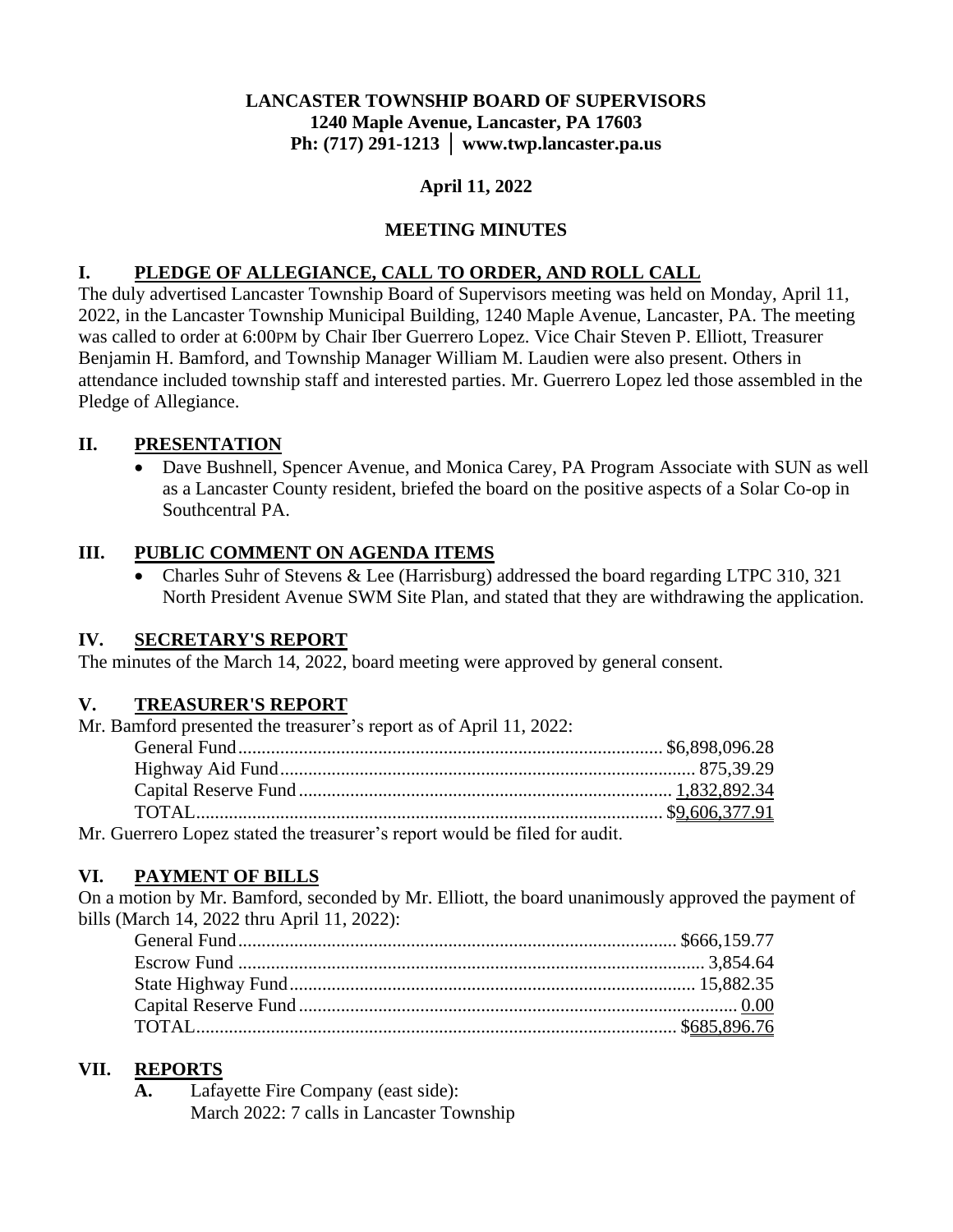- **B.** Lancaster Township Fire Department (west side): March 2022: 18 calls in Lancaster Township; 9 calls for Mutual Aid; 99 Year-to-date
- **C.** Police Report: March 2022: 58 Criminal Reports; 340 Calls for Service; 35 Arrests; 28 Crash Investigations; 76 Traffic Citations; 123 Traffic Warnings; 1 Overdose Incident
- **D.** Recycling Report: February 2022: 15.91 %
- **E.** Sewer Reports: Available on the township website.
- ➢ Printed copies of all reports are available at the township office for a nominal fee and can be viewed/printed from the website.

## **WORKSHOP REPORTS**

The following departments presented updates to the board:

- Planning & Zoning
- Township Engineer
- Public Works
- Township Manager

#### **VIII. ANNOUNCEMENTS**

- **A.** Monday, April 11, 2022—Curbside collection of yard waste began today. Takes place every other week on regular collection day. Full calendar on township website.
- **B.** Friday, April 15, 2022—Office closed (Good Friday).
- **C.** Saturday, April 16, 2022—Woody Waste Facility closed.
- **D.** Saturday, April 30, 2022—Trash/Recycle payment is due.
- **E.** Monday, May 9, 2022, 6:00PM—Board of Supervisors Meeting, 1240 Maple Avenue

#### **IX. OLD BUSINESS**

No old business.

#### **X. PLANNING AND ZONING BUSINESS**

#### **A. LTPC 310 – 321 North President Avenue – SWM Site Plan**

Mr. Bamford moved, Mr. Elliott seconded, and the board unanimously accepted the withdrawal of the application for the Stormwater Management Site Plan for 321 North President Avenue, LTPC 310.

#### **B. LTPC 287 – 505 North School Lane – SWM Site Plan - Financial Security Release**

Mr. Bamford moved, Mr. Elliott seconded, and the board unanimously approved a request from Steven Gergely, Harbor Engineering, for a release of the financial security for the 505 North School Lane Stormwater Management Site Plan, LTPC 287. The request was submitted via a letter dated March 11, 2022. In his letter dated March 31, 2022, township engineer Ben Webber, recommended the township approve the request to completely release the financial security in the amount of \$25,826.00.

#### **C. LTPC 208 – 188 Waypoint Drive – SWM Site Plan**

Mr. Elliott moved, Mr. Bamford seconded, and the board unanimously approved a Stormwater Management Site Plan, for 188 Waypoint Drive, LTPC 208, subject to